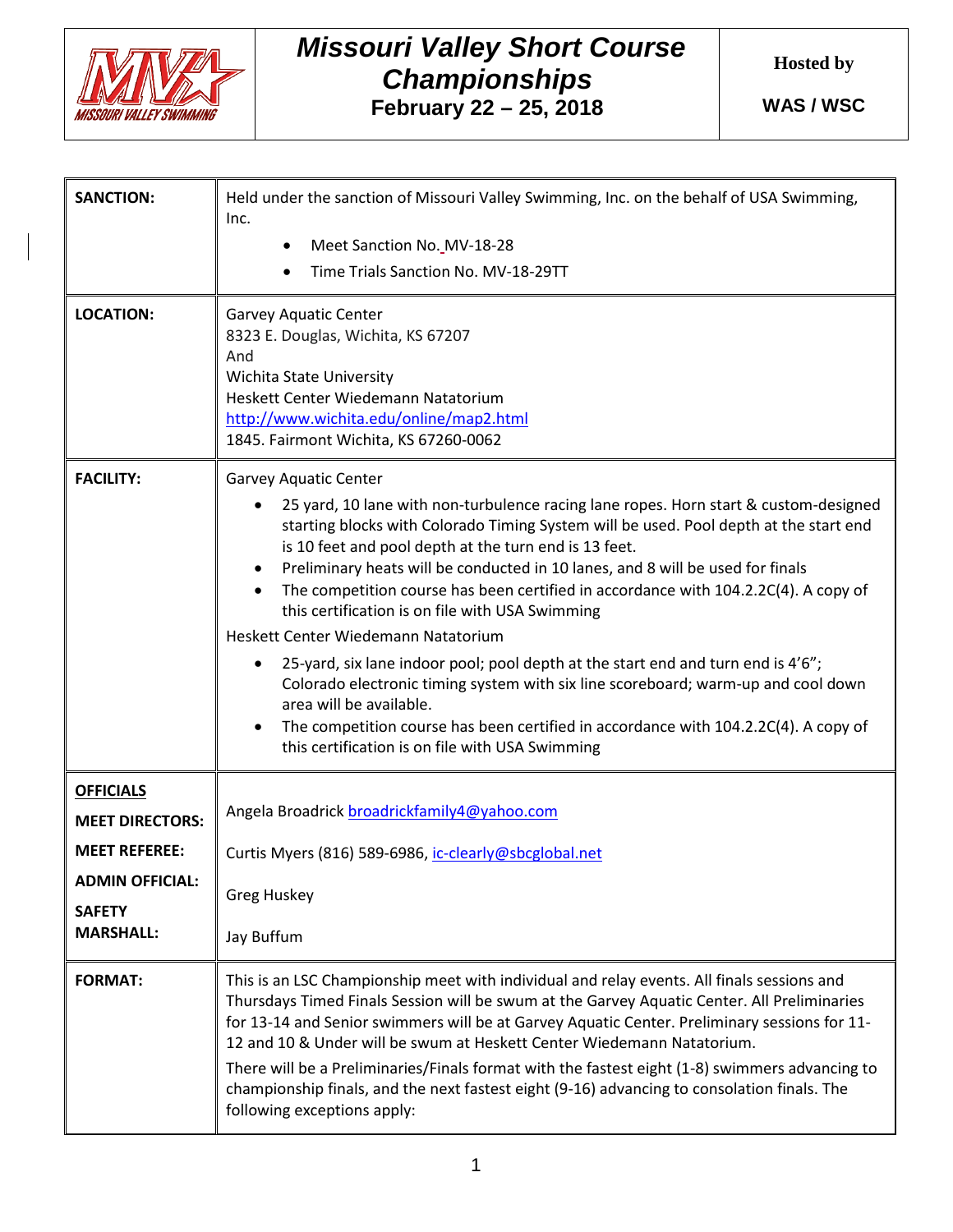|                                     | All Prelims/ Finals events for 10 & Under shall have only the fastest eight (1-8)<br>$\bullet$<br>swimmers advancing to finals.<br>The 200IM for 10 & Under is a timed finals events. The fastest seeded heat (8<br>$\bullet$<br>swimmers) of this event will compete in finals, and the rest will be swum in<br>preliminaries.<br>The 200 Back, 200 Breast and 200 Fly for 11-12, will be swum as timed finals events<br>$\bullet$<br>with the fastest seeded heat (8 Swimmers) to be swum in the finals session.<br>All relays will be timed finals, with the fastest seeded heat (8 teams) to be swum at<br>$\bullet$<br>the beginning of the Finals Session.<br>The 800 free relay will be swum fastest to slowest alternating women /men.<br>$\bullet$<br>All heats of the 1000 and 1650 yard freestyle will be timed finals with heats<br>$\bullet$<br>alternating women/men and seeded fastest to slowest. The 13-14 and Senior age<br>groups will swim together but will be scored separately. Swimmers aged 11-12 may<br>compete in these events with the Senior qualifying time but will be exhibition only.<br>The 13-14 and Senior 500 Freestyle and 400 IM will have only the fastest eight (1-8)<br>$\bullet$<br>swimmers advancing to finals. In prelims these events will swim the first two fastest<br>circle seeded heats of women, the first two fastest circle seeded heats of men, then<br>alternating heats of women/men, fast to slow.<br>The 11-12 500 Freestyle is a timed finals event and will be swum fastest to slowest<br>$\bullet$<br>alternating women /men.<br>Events in finals will be conducted with consolation finals prior to the championship<br>$\bullet$<br>final. |
|-------------------------------------|-------------------------------------------------------------------------------------------------------------------------------------------------------------------------------------------------------------------------------------------------------------------------------------------------------------------------------------------------------------------------------------------------------------------------------------------------------------------------------------------------------------------------------------------------------------------------------------------------------------------------------------------------------------------------------------------------------------------------------------------------------------------------------------------------------------------------------------------------------------------------------------------------------------------------------------------------------------------------------------------------------------------------------------------------------------------------------------------------------------------------------------------------------------------------------------------------------------------------------------------------------------------------------------------------------------------------------------------------------------------------------------------------------------------------------------------------------------------------------------------------------------------------------------------------------------------------------------------------------------------------------------------------------------------------------------------------------------|
| <b>ELIGIBILITY:</b>                 | Swimmers must have achieved a MVS Championship qualifying time by the entry<br>$\bullet$<br>deadline for the meet. See the Missouri Valley Swimming website for qualifying time<br>standards.<br>For the 1000 and 1650, a swimmer may use qualifying times in the 1000 SCY, 1650<br>$\bullet$<br>SCY, 800 LCM, 1500 LCM, 800 SCM, or 1500 LCM for either event. For such entries,<br>the swimmer's actual event time shall be used for seeding purposes. Any entries<br>utilizing the alternate distance (1000/800 for 1650 or 1650/1500 for 1000)<br>qualification must be reported to the Entries Chair, including provable event time, via<br>email, no later than the entry deadline.<br>Swimmers with a 500 freestyle SCY or a 400 freestyle LCM or SCM qualifying time may<br>enter the 500 freestyle. For such entries, the swimmer must enter with the event/time<br>they have actually achieved.                                                                                                                                                                                                                                                                                                                                                                                                                                                                                                                                                                                                                                                                                                                                                                                                   |
| <b>DISABLED</b><br><b>SWIMMERS:</b> | Athletes with a disability are welcomed and shall provide advance notice of desired<br>$\bullet$<br>accommodations to the Meet Director.<br>The athlete (or the athlete's coach) is also responsible for notifying the session referee<br>$\bullet$<br>of any disability prior to the competition.                                                                                                                                                                                                                                                                                                                                                                                                                                                                                                                                                                                                                                                                                                                                                                                                                                                                                                                                                                                                                                                                                                                                                                                                                                                                                                                                                                                                          |
| <b>SPECIAL</b><br><b>QUALIFIERS</b> | Athletes placing first and second in an event at Short Course District Championships will<br>automatically qualify to swim that event at Short Course Championships. An automatic<br>qualifying swim will count as a proven time allowing for bonus events. This qualifying swim<br>does not have to be entered as a bonus event if an athlete already has a Long Course<br>Championship cut. The procedure for entering these events is as follows:<br>If not already swimming individual events at Long Course Championships, the<br>$\bullet$<br>swimmer must be entered in the team's OME entry as a "relay only" swimmer.<br>Entries MUST be sent by email and will be hand entered by the Entry Chair/Meet<br>$\bullet$<br>Director.<br>Please include the following details:<br>The name and USA-S ID of the swimmer                                                                                                                                                                                                                                                                                                                                                                                                                                                                                                                                                                                                                                                                                                                                                                                                                                                                                 |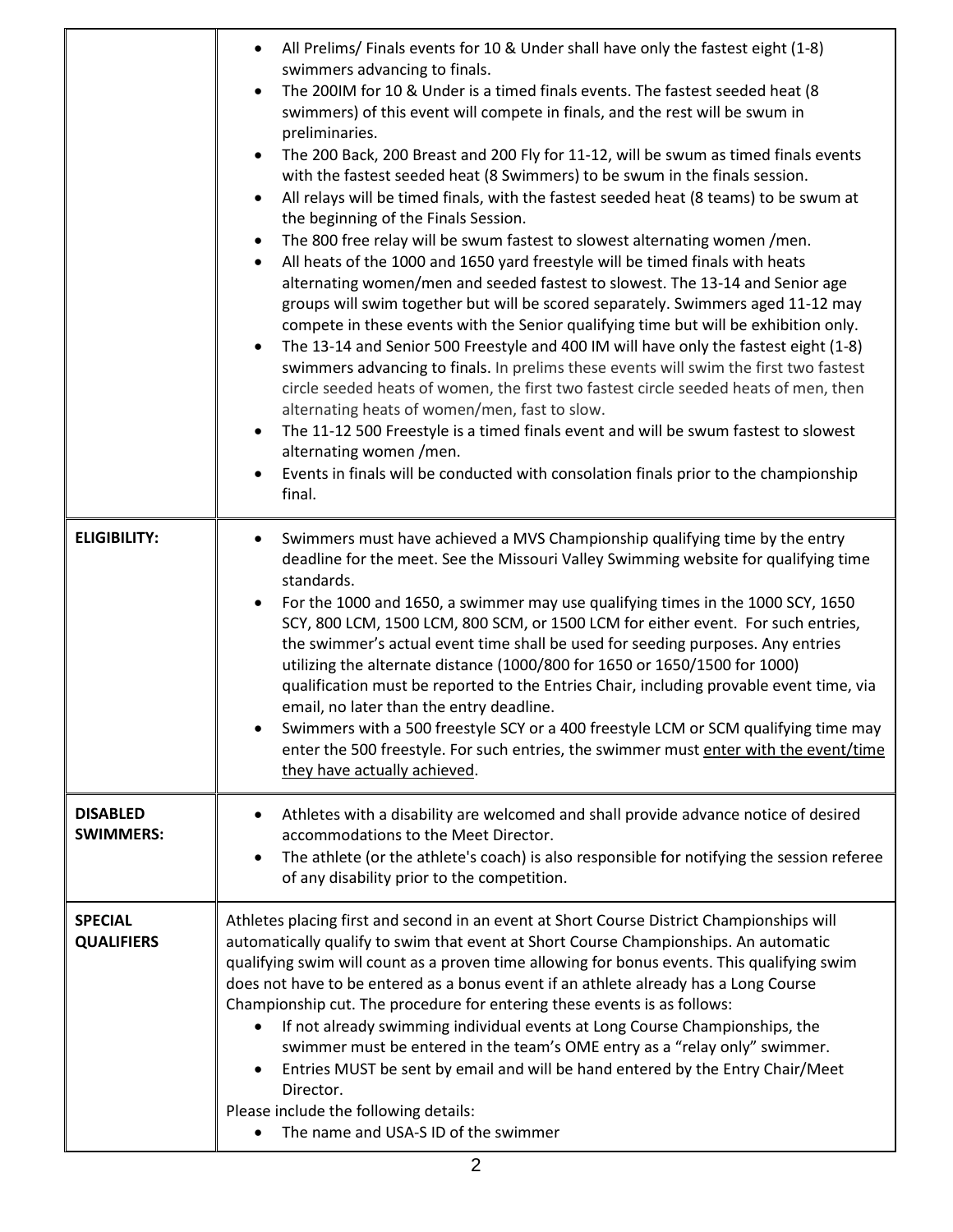|                 | The event number and description<br>The best time achieved by the swimmer                                                                                                                                                                                                                                                                                                                                                                                                                                                                                                                                                                                                                                                                                                                                                                                                                                                                                                                                                                                                                                                                                                                                                                                                                                                                                                                                     |  |  |  |  |  |
|-----------------|---------------------------------------------------------------------------------------------------------------------------------------------------------------------------------------------------------------------------------------------------------------------------------------------------------------------------------------------------------------------------------------------------------------------------------------------------------------------------------------------------------------------------------------------------------------------------------------------------------------------------------------------------------------------------------------------------------------------------------------------------------------------------------------------------------------------------------------------------------------------------------------------------------------------------------------------------------------------------------------------------------------------------------------------------------------------------------------------------------------------------------------------------------------------------------------------------------------------------------------------------------------------------------------------------------------------------------------------------------------------------------------------------------------|--|--|--|--|--|
| <b>ENTRIES:</b> | DEADLINE FOR THE RECEIPT OF ENTRIES IS 11:59 PM CST, Monday February 19, 2018.<br>Swimmers may enter all events for which they qualify but may swim a maximum of<br>$\bullet$<br>three (3) events per day and seven (7) events for the entire meet.<br>Any swimmer qualifying AND entering in a minimum of one (1) event may enter up to<br>$\bullet$<br>two (2) bonus events having achieved the bonus qualifying time standard in that<br>event. Bonus events count towards both the daily and meet event limits. The<br>maximum distance for a bonus event is 500 yards.<br>Swimmers who have achieved a LCM or SCM qualifying time, but not the SCY<br>$\bullet$<br>qualifying time shall enter using the actual course and time used for qualification.<br>Time trial events count towards a swimmer's three (3) events per day or seven (7)<br>$\bullet$<br>events for the meet.<br>Teams may enter a maximum of three (3) relays in each relay event. ALL relays must<br>$\bullet$<br>meet the qualifying time requirements, and must be entered as an aggregate of<br>swimmers entering the meet.<br>Entries will only be accepted from Missouri Valley registered teams and unattached<br>$\bullet$<br>swimmers registered in Missouri Valley.<br>Entries Chair: Alison Pick alison@wichitaswimclub.org<br>٠<br>Entries must be submitted using USA Swimming's online meet entry (OME).<br>$\bullet$ |  |  |  |  |  |
| <b>FEES:</b>    | Individual events: \$4.50 per event<br>Relay events: \$7.00 per event<br>Deck Entries: \$9.00 per event<br>Facility Surcharge: \$5.00 per swimmer<br>Checks should be made payable to: Wichita Swim Club<br>Mail payment to: Wichita Swim Club 8323 E Douglas Ave, Wichita KS 67205                                                                                                                                                                                                                                                                                                                                                                                                                                                                                                                                                                                                                                                                                                                                                                                                                                                                                                                                                                                                                                                                                                                           |  |  |  |  |  |
| <b>AWARDS:</b>  | Individual events: Medals for $1^{st} - 3^{rd}$ place finishers and ribbons for $4^{th} - 8^{th}$ place<br>$\bullet$<br>finishers in each event for each age group<br>Relay events: Medals for $1st - 3rd$ place finishers.<br>٠<br>High point: High point awards will be given to the top 3 males and top 3 females in<br>each age group.<br>High point scoring: 20, 17, 16, 15, 14, 13, 12, 11, 9, 7, 6, 5, 4, 3, 2, 1<br>٠<br>Trophies will be presented to the top team in the large (126+ registered swimmers),<br>$\bullet$<br>medium (51-125 registered swimmers), and small (50 or fewer registered swimmers).<br>All awards must be picked up by the swimmer or coach by the end of the meet. No<br>$\bullet$<br>awards will be mailed.                                                                                                                                                                                                                                                                                                                                                                                                                                                                                                                                                                                                                                                              |  |  |  |  |  |
| <b>SEEDING:</b> | To be seeded in the 1000 and 1650 free the swimmer must positively check in. If a<br>$\bullet$<br>swimmer does not check in for the 1000 or 1650 free they will be scratched from the<br>event at the discretion of the meet referee.<br>Entries will be seeded according to USA Swimming rules and regulations (rule 102.5)<br>٠<br>and this meet announcement.<br>SCY times shall be considered 'conforming-times.' Times from all other courses shall<br>$\bullet$<br>be considered 'non-conforming times'.<br>The seeding order is:<br>Entries meeting the qualifying time standard in course order 1) SCY 2) LCM 3) SCM,<br>٠<br>followed by Bonus Entries in course order 1) SCY 2) LCM 3) SCM                                                                                                                                                                                                                                                                                                                                                                                                                                                                                                                                                                                                                                                                                                          |  |  |  |  |  |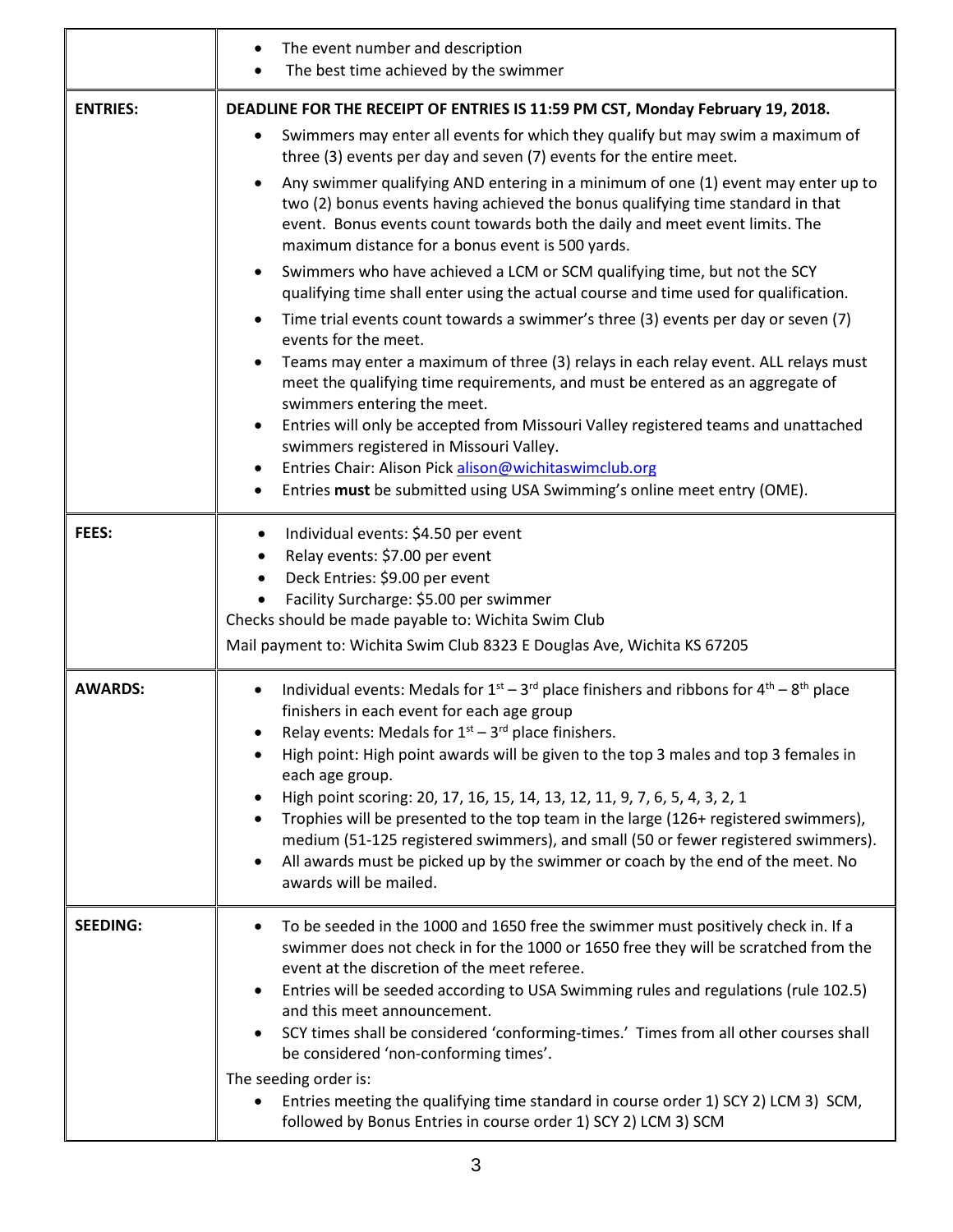| <b>DECK ENTRIES</b><br>&<br><b>SEEDING</b><br><b>DEADLINE</b> | Deck entries are permitted prior to the seeding deadline (detailed below) and must be<br>$\bullet$<br>accompanied by sufficient proof of time.<br>Scratches for Thursday's session are due 60 minutes prior to the start of the meet.<br>$\bullet$<br>Scratches will be accepted via email to the Entries Chair between the entry deadline<br>and the first day of the meet (Thursday.)<br>Scratches for Friday, Saturday and Sunday preliminary sessions are due by 6:00pm the<br>$\bullet$<br>previous evening.<br>Finals sessions will be seeded prior to the start of the warm-up session for finals.<br>$\bullet$<br>The fee for a deck entered individual event is \$9.00 and a relay is \$14.00<br>$\bullet$                                                                                                                                                                                                                                                                                                                                                                                                                                                                                                                                                                                                                                              |
|---------------------------------------------------------------|------------------------------------------------------------------------------------------------------------------------------------------------------------------------------------------------------------------------------------------------------------------------------------------------------------------------------------------------------------------------------------------------------------------------------------------------------------------------------------------------------------------------------------------------------------------------------------------------------------------------------------------------------------------------------------------------------------------------------------------------------------------------------------------------------------------------------------------------------------------------------------------------------------------------------------------------------------------------------------------------------------------------------------------------------------------------------------------------------------------------------------------------------------------------------------------------------------------------------------------------------------------------------------------------------------------------------------------------------------------|
| <b>SCRATCH RULES</b>                                          | <b>SCRATCHES</b><br>Scratch procedures are in accordance with current USA Swimming National<br>$\bullet$<br>Championship rules and regulations (Rule 207.11.6) and this meet announcement.<br>See seeding deadlines section above for deadlines to scratch from preliminaries and<br>timed finals.<br><b>FINALS SCRATCHES</b>                                                                                                                                                                                                                                                                                                                                                                                                                                                                                                                                                                                                                                                                                                                                                                                                                                                                                                                                                                                                                                    |
|                                                               | Any swimmer who qualifies for an A or B Final, who fails to declare intent to scratch or<br>to scratch per USA Swimming Championship Rules and fails to compete in said final<br>race, which is his/her final race of the Meet, shall be fined one hundred dollars<br>(\$100.00).<br>A swimmer who positively checks-in or who does not scratch from an individual event<br>on the last day of the meet and fails to compete is penalized \$50.00 in prelims and<br>\$100.00 in finals. Additionally, this applies to timed finals events. 100% of this fine<br>goes to the Missouri Valley Athlete Travel Fund.<br>The Host Club will send a list to the LSC immediately following the Meet. The swimmer<br>$\bullet$<br>will have their club contacted by the LSC immediately following receipt of the list.<br>Within thirty days (30) after the postmark of the notification from the LSC, payment<br>must be received or the swimmer is barred from future Missouri Valley Championship<br>Meets.<br>A list will be sent to the Meet Directors of future Missouri Valley Championship Meets.<br>$\bullet$<br>If payment is NOT received within the thirty (30) day time period, and is deemed late<br>$\bullet$<br>by the LSC, a penalty of DOUBLE the fine will be incurred by the swimmer.<br>Failure to compete in an event will not affect time trials. |
| <b>TIME TRIALS</b>                                            | Time Trials will be held between Preliminaries and Finals on Friday, Saturday, and<br>$\bullet$<br>Sunday. On Friday, priority will be given to Friday events, followed by, if time permits,<br>Saturday and Sunday events. On Saturday, priority will be given to Saturday events,<br>followed by, if time permits, Sunday and Friday events. On Sunday, priority will be<br>given to Sunday events, followed by Friday and Saturday events. Time Trials may be<br>limited or cancelled at the discretion of the Meet Referee.<br>Individual time trial events (but not relays) DO count as one of the swimmers<br>$\bullet$<br>maximum of three (3) events per day.<br>Deadlines for Time Trial entries will be established by the Meet Referee. Fees for the<br>$\bullet$<br>Time Trial events are \$9.00 per individual event and \$14.00 per relay event. These<br>must be paid with the entry and are non-refundable.                                                                                                                                                                                                                                                                                                                                                                                                                                      |
| <b>WARM-UP:</b>                                               | Thursday (timed finals): Warm-ups: 4 PM, Meet Start: 5:15 PM<br>٠<br>Friday(preliminaries): Warm-ups: 8:00 AM, Meet Start: 9:30 AM<br>$\bullet$<br>Saturday(preliminaries): Warm-ups: 7:30 AM, Meet Start: 9:00 AM<br>Sunday(preliminaries): Warm-ups: 7:30 AM, Meet Start: 9:00 AM<br>There will be a minimum of two (2) hours between the end of the Preliminaries and<br>the beginning of the Finals. Actual starting time for Finals will be announced at the                                                                                                                                                                                                                                                                                                                                                                                                                                                                                                                                                                                                                                                                                                                                                                                                                                                                                                |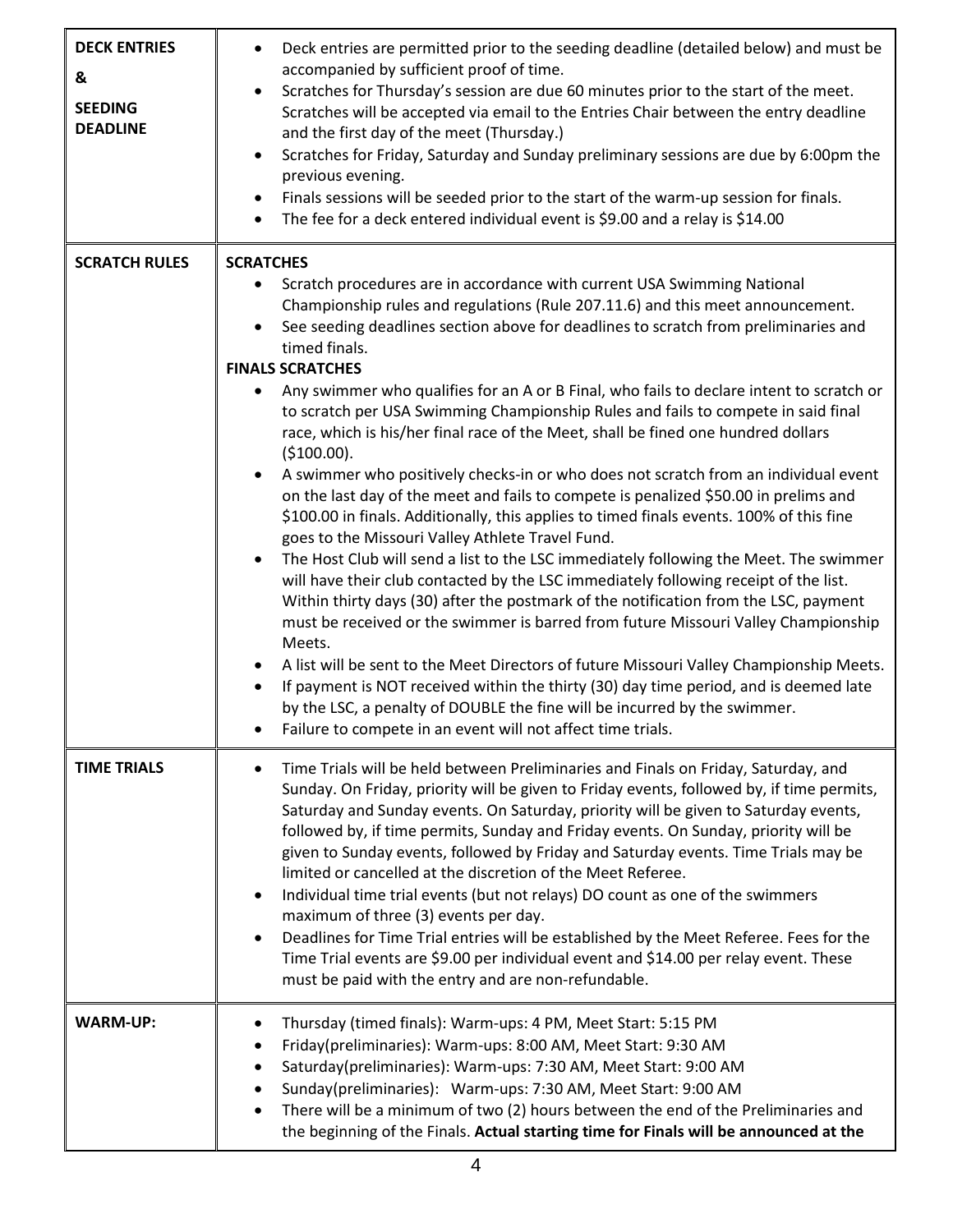|               | meet.<br>Warm-ups for the Thursday session and Preliminary sessions will be split and will have<br>assigned lanes. Warm-up assignments for these sessions will be determined after<br>entries are received.<br>Warm-up for Finals sessions will be open.<br>$\bullet$<br>Participating teams shall be assigned to specific lanes for the warm-up period based<br>$\bullet$<br>on the number of participants.<br>Swimmers without a coach at the meet must check in with the Meet Referee or<br>$\bullet$<br>designee and will be assigned to a coach during the warm-up portion of the meet.<br>The coaches of the teams assigned to each lane shall determine the warm-up<br>$\bullet$<br>procedure for that lane.<br>If coaches in a lane cannot agree on a warm-up procedure, the session referee should<br>$\bullet$<br>be consulted and shall define that lane's procedure. The decision of the referee will be<br>final.<br>Swimmers may not dive into the pool during general warm up. Swimmers must enter<br>$\bullet$<br>the pool by stepping feet first, or sitting and sliding in, in a safe and cautious manner.<br>Entering in any other manner may result in the disqualification from one or more of<br>the swimmer's events for the session at the discretion of the Meet Referee. Swimmers<br>may dive during a designated sprint warm-up.<br>Swimmers may perform racing starts as determined by the coaches monitoring warm-<br>$\bullet$<br>ups for that lane. Backstroke swimmers shall ensure that they are not starting at a<br>time that a swimmer is on the blocks. Swimmers shall not step onto the starting blocks<br>if a backstroke swimmer is waiting to start.<br>Coaches shall continually supervise their swimmers during all warm-up sessions.<br>$\bullet$<br>Swimmers or coaches not following the prescribed warm-up procedures or directions<br>of marshals or USA Swimming officials may be barred from use of the warm-up area.<br>When warming-up or down during the meet, swimmers shall not perform racing starts<br>$\bullet$<br>and must circle swim. |
|---------------|----------------------------------------------------------------------------------------------------------------------------------------------------------------------------------------------------------------------------------------------------------------------------------------------------------------------------------------------------------------------------------------------------------------------------------------------------------------------------------------------------------------------------------------------------------------------------------------------------------------------------------------------------------------------------------------------------------------------------------------------------------------------------------------------------------------------------------------------------------------------------------------------------------------------------------------------------------------------------------------------------------------------------------------------------------------------------------------------------------------------------------------------------------------------------------------------------------------------------------------------------------------------------------------------------------------------------------------------------------------------------------------------------------------------------------------------------------------------------------------------------------------------------------------------------------------------------------------------------------------------------------------------------------------------------------------------------------------------------------------------------------------------------------------------------------------------------------------------------------------------------------------------------------------------------------------------------------------------------------------------------------------------------------------------------------------------------------------------------|
| <b>RULES:</b> | Current USA Swimming and Missouri Valley Swimming Rules and Regulations will<br>$\bullet$<br>govern the conduct of these Championships and will serve as the official guide for<br>technical and procedural rules.<br>All athletes must be 2018 registered athlete members of USA Swimming. All<br>$\bullet$<br>registrations will be verified by the MVS Registration Chair prior to the meet.<br>Current (2018) USA Swimming membership is required for coaches and working<br>$\bullet$<br>officials to be on deck. Coaches must be current with all safety certifications and<br>background check requirements. At the request of the Meet Referee or special<br>designee, coaches and officials must present their USA Swimming credentials. Persons<br>without a valid 2018 USAS Coach Membership will not be allowed access to the deck<br>area and will not be allowed to participate in any coaching capacity.<br>Any swimmer entered in the meet unaccompanied by a USA Swimming member coach<br>$\bullet$<br>must be certified by a USA Swimming member coach as being proficient in performing<br>a racing start or must start each race from the water. It is the responsibility of the<br>swimmer or the swimmer's legal guardian to ensure compliance with this<br>requirement.<br>The starting procedure and 'no recall' provision of USA Swimming Rules shall be used.<br>$\bullet$<br>Flyover starts may be used for all events during the preliminary sessions.<br>Coaches meetings may be held 15 minutes prior to the start of each preliminary<br>$\bullet$<br>session and/or other times as requested by the Meet Referee.<br>The meet will be paced at the discretion of the Meet Referee. At the request of the<br>$\bullet$<br>swimmer's coach and at the discretion of the Meet Referee, at least 15 minutes will<br>occur between swims for the same individual.                                                                                                                                                                                                       |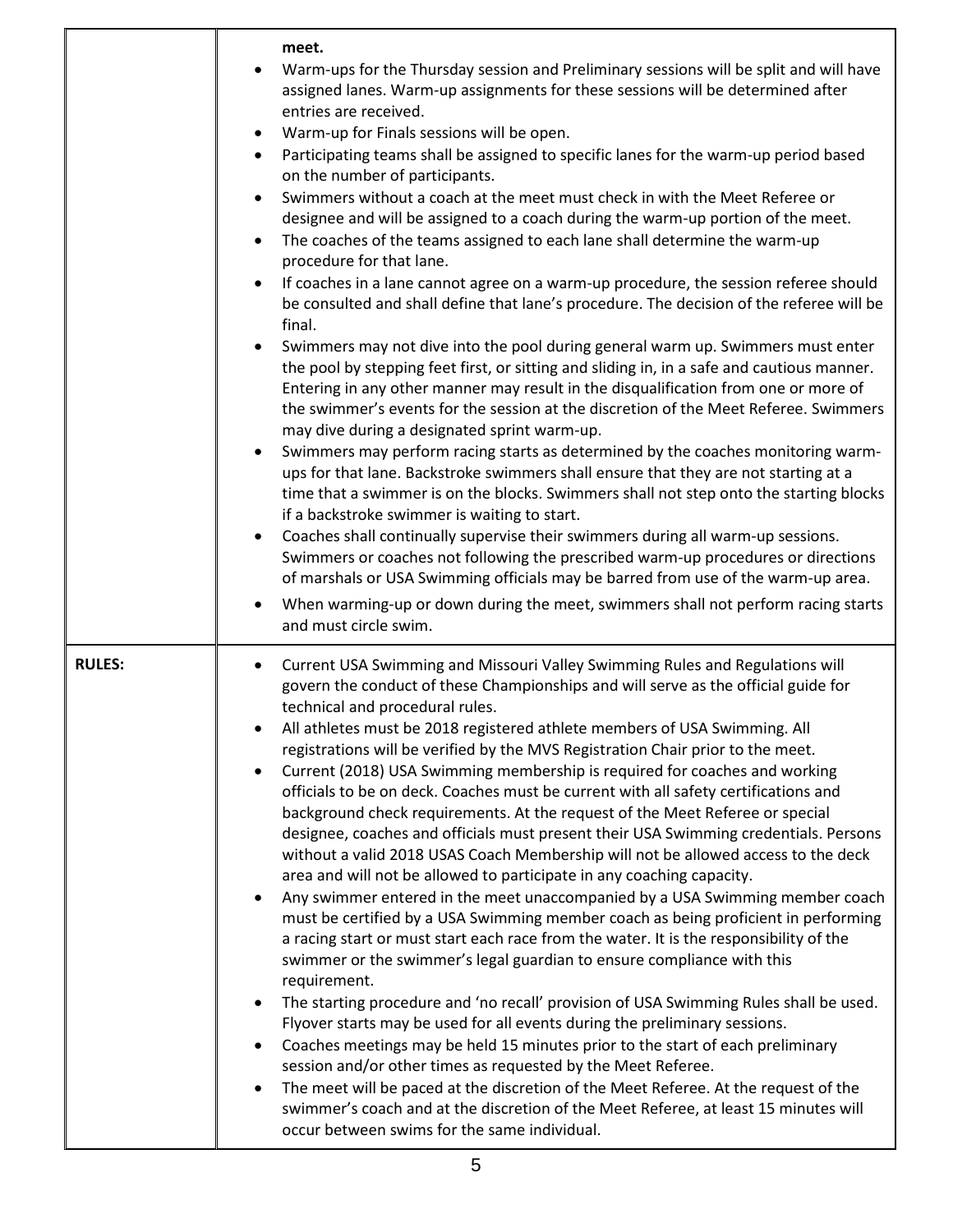|                                      | It is the responsibility of each coach and/or swimmer to indicate which events are to<br>$\bullet$<br>be scratched and to return the scratch form to the Clerk of the Course by the scratch<br>deadline prior to each session.<br>To assure coaches and officials adequate visibility of the swimming venue, all<br>$\bullet$<br>spectators, including athletes, are requested to remain four (4) feet or more from the<br>edge of the pool.<br>Use of audio or visual recording devices, including a cell phone, is not permitted in<br>$\bullet$<br>changing areas, rest rooms, locker rooms, or behind the blocks.<br>The use of flash photography at the start of any heat of any event is strictly prohibited.<br>٠<br>Operation of a drone, or any other flying apparatus, is prohibited over the venue<br>$\bullet$<br>(pools, athlete/coach areas, spectator areas and open ceiling locker rooms) any time<br>athletes, coaches, officials and/or spectators are present.<br>Deck changes are prohibited.<br>$\bullet$ |
|--------------------------------------|--------------------------------------------------------------------------------------------------------------------------------------------------------------------------------------------------------------------------------------------------------------------------------------------------------------------------------------------------------------------------------------------------------------------------------------------------------------------------------------------------------------------------------------------------------------------------------------------------------------------------------------------------------------------------------------------------------------------------------------------------------------------------------------------------------------------------------------------------------------------------------------------------------------------------------------------------------------------------------------------------------------------------------|
| <b>OFFICIALS:</b>                    | Attending stroke and turn judges from any LSC should come prepared to volunteer<br>٠<br>their services. Teams attending the meet should contact the Meet Referee with the<br>names of MVS stroke and turn judges who are available through their team.<br>There will be an officials meeting one hour prior to the start of each session. All<br>$\bullet$<br>officials working the session must be present at this meeting.<br>Officials must carry proof (physical or electronic) of 2018 USA Swimming certification<br>$\bullet$<br>credentials while acting in any official capacity on the deck of the pool.<br>This meet has been designated as a National Qualifying Meet to all officials who wish<br>$\bullet$<br>to and are eligible to be evaluated for advancement or re-certification. Requests for<br>evaluation should be made to the meet referee.                                                                                                                                                             |
| <b>TIMING</b><br><b>ASSIGNMENTS:</b> | Each club attending is required to provide timers based upon the number of entries<br>$\bullet$<br>from their team. The host clubs will send sessions and lane assignments prior to the<br>meet.<br>Swimmers must provide their own timers and counters for the 1000 and 1650<br>٠<br>freestyle events.<br>Swimmers must provide their own counter for the 500 freestyle.                                                                                                                                                                                                                                                                                                                                                                                                                                                                                                                                                                                                                                                      |
| <b>GENERAL:</b>                      | Meet programs for timed finals sessions and preliminaries will initially be available in<br>the form of psych sheets; however, subsequent to the scratch deadline, heat sheets<br>will be provided to the purchasers of the meet program.<br>It is understood and agreed that USA Swimming shall be free from any liabilities or<br>$\bullet$<br>claims for damages arising by reason of injuries during the conduct of the event<br>Final results will be posted on the Missouri Valley website and may include the<br>swimmer's name, age and USA-S ID.                                                                                                                                                                                                                                                                                                                                                                                                                                                                      |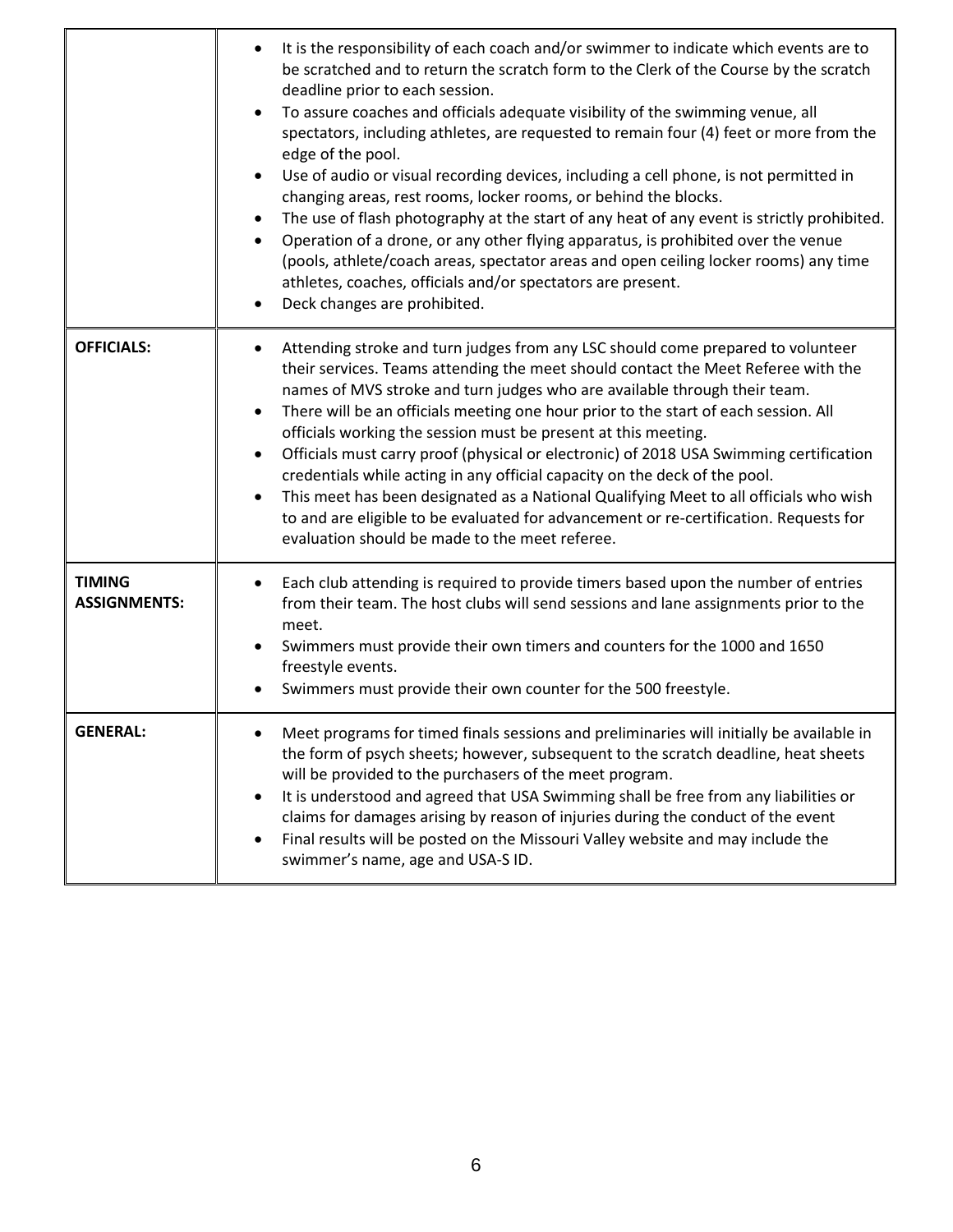| Warm Up 4:00 PM | <b>Garvey Aqautic Center</b> | Meet Start 5:15 PM |
|-----------------|------------------------------|--------------------|
| Women           | <b>Thursday Timed Finals</b> | Men                |
|                 | Open 800 Free Relay**        |                    |
| 3               | 11-12 500 Free **            | 4                  |
|                 | 13-Over 1650 Free**          | x                  |
| x               | 13- Over 1000 Free**         | 6                  |

| Warm Up<br>8:00AM | <b>Heskett Center</b> | <b>Meet Start</b><br>9:30AM |
|-------------------|-----------------------|-----------------------------|
| Women             | <b>Friday Prelims</b> | Men                         |
| 7                 | 10 & Under 200 IM*    | 8                           |
| 9                 | 11-12 200 IM          | 10                          |
|                   | 10 & Under 100        |                             |
| 15                | <b>Breast</b>         | 16                          |
| 17                | 11-12 100 Breast      | 18                          |
| 23                | 10 & Under 50 Free    | 24                          |
| 25                | 11-12 50 Free         | 26                          |
| 31                | 11-12 200 Back*       | 32                          |

| Varm Up<br>8:00AM | <b>Heskett Center</b>          | <b>Meet Start</b><br>9:30AM | Warm Up<br>8:00AM | <b>Garvey Aquatic Center</b>                | <b>Meet Start</b><br>9:30AM |
|-------------------|--------------------------------|-----------------------------|-------------------|---------------------------------------------|-----------------------------|
| Women             | <b>Friday Prelims</b>          | Men                         | Women             | <b>Friday Prelims</b>                       | <b>Men</b>                  |
| 7                 | 10 & Under 200 IM*             | 8                           | 11                | 13-14 100 Fly                               | 12                          |
| 9                 | 11-12 200 IM<br>10 & Under 100 | 10                          | 13                | 15 & Over 100 Fly                           | 14                          |
| 15                | <b>Breast</b>                  | 16                          | 19                | 13-14 200 Breast                            | 20                          |
| 17                | 11-12 100 Breast               | 18                          | 21                | 15 & Over 200 Breast                        | 22                          |
| 23                | 10 & Under 50 Free             | 24                          | 27                | 13-14 50 Free                               | 28                          |
| 25                | 11-12 50 Free                  | 26                          | 29                | 15 & Over 50 Free                           | 30                          |
| 31                | 11-12 200 Back*                | 32                          | 33                | 13-14 400 IM                                | 34                          |
|                   |                                |                             | 35                | 15 & Over 400 IM                            | 36                          |
|                   |                                |                             | 37                | 13-14 400 Free Relay*<br>15 & Over 400 Free | 38                          |
|                   |                                |                             | 39                | Relay *                                     | 40                          |

| Warm Up<br>7:300AM | <b>Heskett Center</b>      | <b>Meet Start</b><br>9:00AM | Warm Up<br>7:30AM | <b>Garvey Aquatic Center</b> | <b>Meet St</b><br>9:00A |
|--------------------|----------------------------|-----------------------------|-------------------|------------------------------|-------------------------|
| Women              | <b>Saturday Prelims</b>    | <b>Men</b>                  | Women             | <b>Saturday Prelims</b>      | Men                     |
| 41                 | 10 & Under 100 IM          | 42                          | 45                | 13-14 200 IM                 | 47                      |
| 43                 | 11-12 100 IM               | 44                          | 46                | 15 & Over 200 IM             | 48                      |
| 49                 | 10 & Under 50 Back         | 50                          | 53                | 13-14 200 Back               | 54                      |
| 51                 | 11-12 50 Back              | 52                          | 55                | 15 & Over 200 Back           | 56                      |
| 57                 | 10 & Under 100 Free        | 58                          | 61                | 13-14 100 Free               | 62                      |
| 59                 | 11-12 100 Free             | 60                          | 63                | 15 & Over 100 Free           | 64                      |
| 65                 | 10 & Under 100 Fly         | 66                          | 69                | 13-14 100 Breast             | 70                      |
| 67                 | 11-12 100 Fly              | 68                          | 71                | 15 & Over 100 Breast         | 72                      |
| 73                 | 11-12 200 Breast*          | 74                          | 75                | 13-14 500 Free               | 76                      |
| 79                 | 10 & Under 200 Free Relay* | 80                          | 77                | 15 & Over 500 Free           | 78                      |
| 81                 | 11-12 200 Free Relay*      | 82                          |                   |                              |                         |

| Warm Up<br>7:30AM | <b>Garvey Aquatic Center</b> | <b>Meet Start</b><br>9:00AM |
|-------------------|------------------------------|-----------------------------|
| Women             | <b>Saturday Prelims</b>      | Men                         |
| 45                | 13-14 200 IM                 | 47                          |
| 46                | 15 & Over 200 IM             | 48                          |
| 53                | 13-14 200 Back               | 54                          |
| 55                | 15 & Over 200 Back           | 56                          |
| 61                | 13-14 100 Free               | 62                          |
| 63                | 15 & Over 100 Free           | 64                          |
| 69                | 13-14 100 Breast             | 70                          |
| 71                | 15 & Over 100 Breast         | 72                          |
| 75                | 13-14 500 Free               | 76                          |
| 77                | 15 & Over 500 Free           | 78                          |